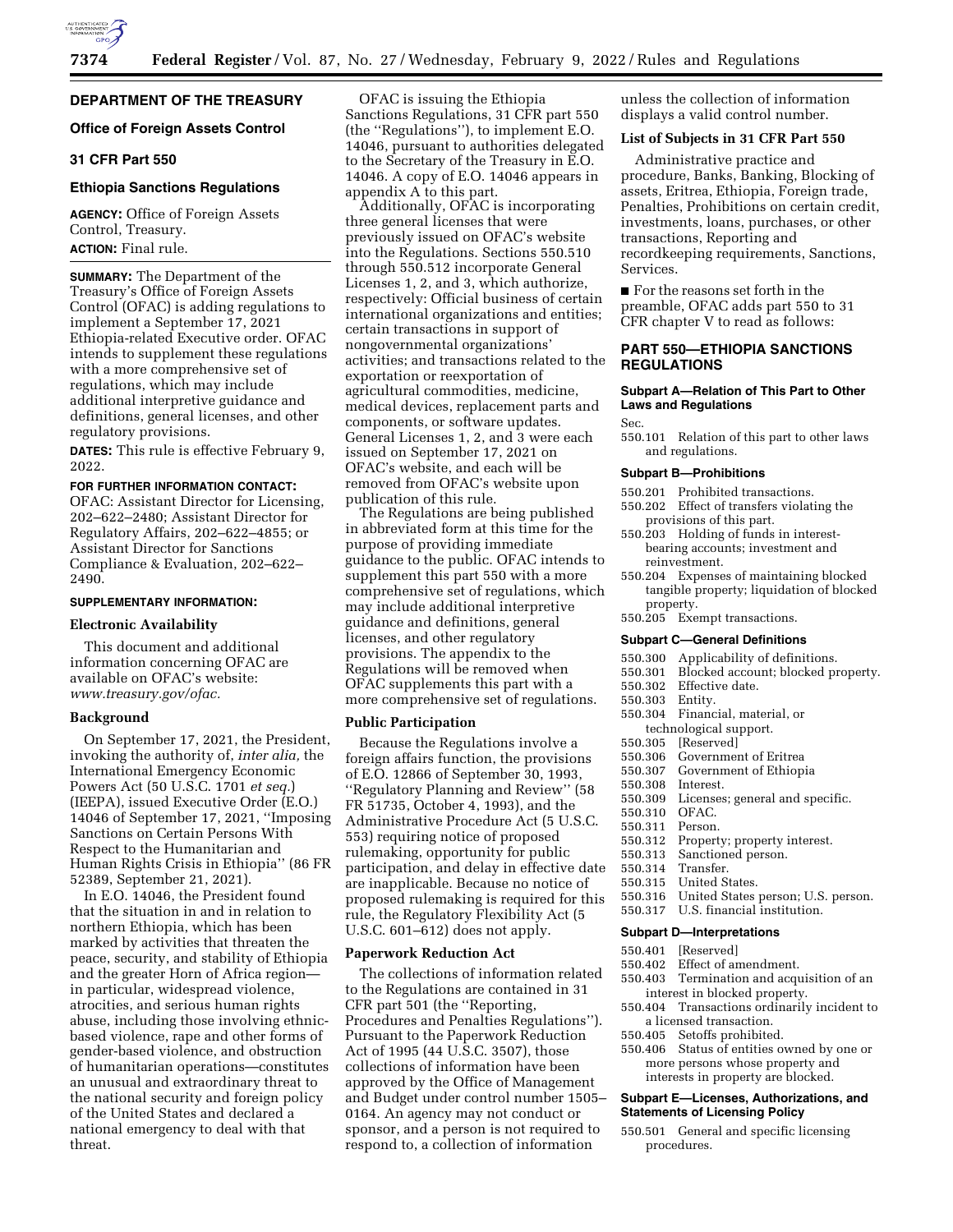- 550.502 [Reserved]
- 550.503 Exclusion from licenses.
- 550.504 Payments and transfers to blocked accounts in U.S. financial institutions.
- 550.505 Entries in certain accounts for normal service charges.
- 550.506 Provision of certain legal services. 550.507 Payments for legal services from
- funds originating outside the United States. 550.508 Emergency medical services.
- 550.509 Official business of the United States Government.
- 550.510 Official business of certain international organizations and entities.
- 550.511 Certain transactions in support of nongovernmental organizations'
- activities. 550.512 Transactions related to the exportation or reexportation of agricultural commodities, medicine, medical devices, replacement parts and components, or software updates.

#### **Subpart F—Reports**

550.601 Records and reports.

# **Subpart G—Penalties and Findings of Violation**

550.701 Penalties and Findings of Violation.

# **Subpart H—Procedures**

- 550.801 Procedures.
- 550.802 Delegation of certain authorities of the Secretary of the Treasury.

#### **Subpart I—Paperwork Reduction Act**

550.901 Paperwork Reduction Act notice. Appendix A to Part 550—Executive Order 14046 of September 17, 2021

**Authority:** 3 U.S.C. 301; 31 U.S.C. 321(b); 50 U.S.C. 1601–1651, 1701–1706; Pub. L. 101–410, 104 Stat. 890, as amended (28 U.S.C. 2461 note); E.O. 14046, 86 FR 52389, September 21, 2021.

# **Subpart A—Relation of This Part to Other Laws and Regulations**

## **§ 550.101 Relation of this part to other laws and regulations.**

This part is separate from, and independent of, the other parts of this chapter, with the exception of part 501, the recordkeeping and reporting requirements and license application and other procedures of which apply to this part. Actions taken pursuant to part 501 of this chapter with respect to the prohibitions contained in this part are considered actions taken pursuant to this part. Differing foreign policy and national security circumstances may result in differing interpretations of similar language among the parts of this chapter. No license or authorization contained in or issued pursuant to those other parts authorizes any transaction prohibited by this part. No license or authorization contained in or issued pursuant to any other provision of law or regulation authorizes any transaction prohibited by this part. No license or

authorization contained in or issued pursuant to this part relieves the involved parties from complying with any other applicable laws or regulations.

**Note 1 to § 550.101.** This part has been published in abbreviated form for the purpose of providing immediate guidance to the public. OFAC intends to supplement this part with a more comprehensive set of regulations, which may include additional interpretive guidance and definitions, general licenses, and other regulatory provisions.

### **Subpart B—Prohibitions**

### **§ 550.201 Prohibited transactions.**

(a) All transactions prohibited pursuant to Executive Order (E.O.) 14046 of September 17, 2021 are prohibited pursuant to this part.

(b) All transactions prohibited pursuant to any further Executive orders issued pursuant to the national emergency declared in E.O. 14046 are prohibited pursuant to this part.

**Note 1 to § 550.201.** The names of persons whose property and interests in property are blocked pursuant to this section are published in the **Federal Register** and incorporated into OFAC's Specially Designated Nationals and Blocked Persons List (SDN List) using the following identifier formulation: ''[ETHIOPIA–E.O.[E.O. number pursuant to which the person's property and interests in property are blocked]].'' The SDN List is accessible through the following page on OFAC's website: *[www.treasury.gov/sdn.](http://www.treasury.gov/sdn)*  Additional information pertaining to the SDN List can be found in appendix A to this chapter. *See* § 550.406(a) concerning the status of property and interests in property of an entity that is directly or indirectly owned, whether individually or in the aggregate, by one or more persons whose property and interests in property are blocked pursuant to § 550.201(a).

**Note 2 to § 550.201.** The International Emergency Economic Powers Act (50 U.S.C. 1701–1706), in Section 203 (50 U.S.C. 1702), authorizes the blocking of property and interests in property of a person during the pendency of an investigation. The names of persons whose property and interests in property are blocked pending investigation pursuant to this section also are published in the **Federal Register** and incorporated into the SDN List using the following identifier formulation: ''[BPI–ETHIOPIA–E.O.[E.O. number pursuant to which the person's property and interests in property are blocked pending investigation]].''

**Note 3 to § 550.201.** Sections 501.806 and 501.807 of this chapter describe the procedures to be followed by persons seeking, respectively, the unblocking of funds that they believe were blocked due to mistaken identity, or administrative reconsideration of their status as persons whose property and interests in property are blocked pursuant to this section.

**Note 4 to § 550.201.** The names of persons on whom non-blocking sanctions implemented by the Department of the Treasury are imposed pursuant to this section are incorporated into a data file containing OFAC's Consolidated Non-SDN data and are provided in a human readable format on OFAC's Non-SDN Menu-Based Sanctions List (NS–MBS List) on the following page on OFAC's website: *[www.treasury.gov/consolidated-sanctions](http://www.treasury.gov/consolidated-sanctions-list-non-sdn-lists)[list-non-sdn-lists.](http://www.treasury.gov/consolidated-sanctions-list-non-sdn-lists)* These listings are published in the **Federal Register** and include specific information on the nonblocking sanctions imposed on such persons. However, for any persons on whom blocking and non-blocking sanctions are imposed pursuant to this section, such persons' names are instead incorporated into OFAC's SDN List using the identifier ''[ETHIOPIA– E.O.[E.O. number pursuant to which the person's property and interests in property are blocked]].''

**Note 5 to § 550.201.** Section 501.807 of this chapter describes the procedures to be followed by persons seeking administrative reconsideration of their inclusion on the NS– MBS List for the imposition of non-blocking sanctions pursuant to this section.

## **§ 550.202 Effect of transfers violating the provisions of this part.**

(a) Any transfer after the effective date that is in violation of any provision of this part or of any regulation, order, directive, ruling, instruction, or license issued pursuant to this part, and that involves any property or interest in property blocked pursuant to § 550.201, is null and void and shall not be the basis for the assertion or recognition of any interest in or right, remedy, power, or privilege with respect to such property or interest in property.

(b) No transfer before the effective date shall be the basis for the assertion or recognition of any right, remedy, power, or privilege with respect to, or any interest in, any property or interest in property blocked pursuant to § 550.201, unless the person who holds or maintains such property, prior to that date, had written notice of the transfer or by any written evidence had recognized such transfer.

(c) Unless otherwise provided, a license or other authorization issued by OFAC before, during, or after a transfer shall validate such transfer or make it enforceable to the same extent that it would be valid or enforceable but for the provisions of this part and any regulation, order, directive, ruling, instruction, or license issued pursuant to this part.

(d) Transfers of property that otherwise would be null and void or unenforceable by virtue of the provisions of this section shall not be deemed to be null and void or unenforceable as to any person with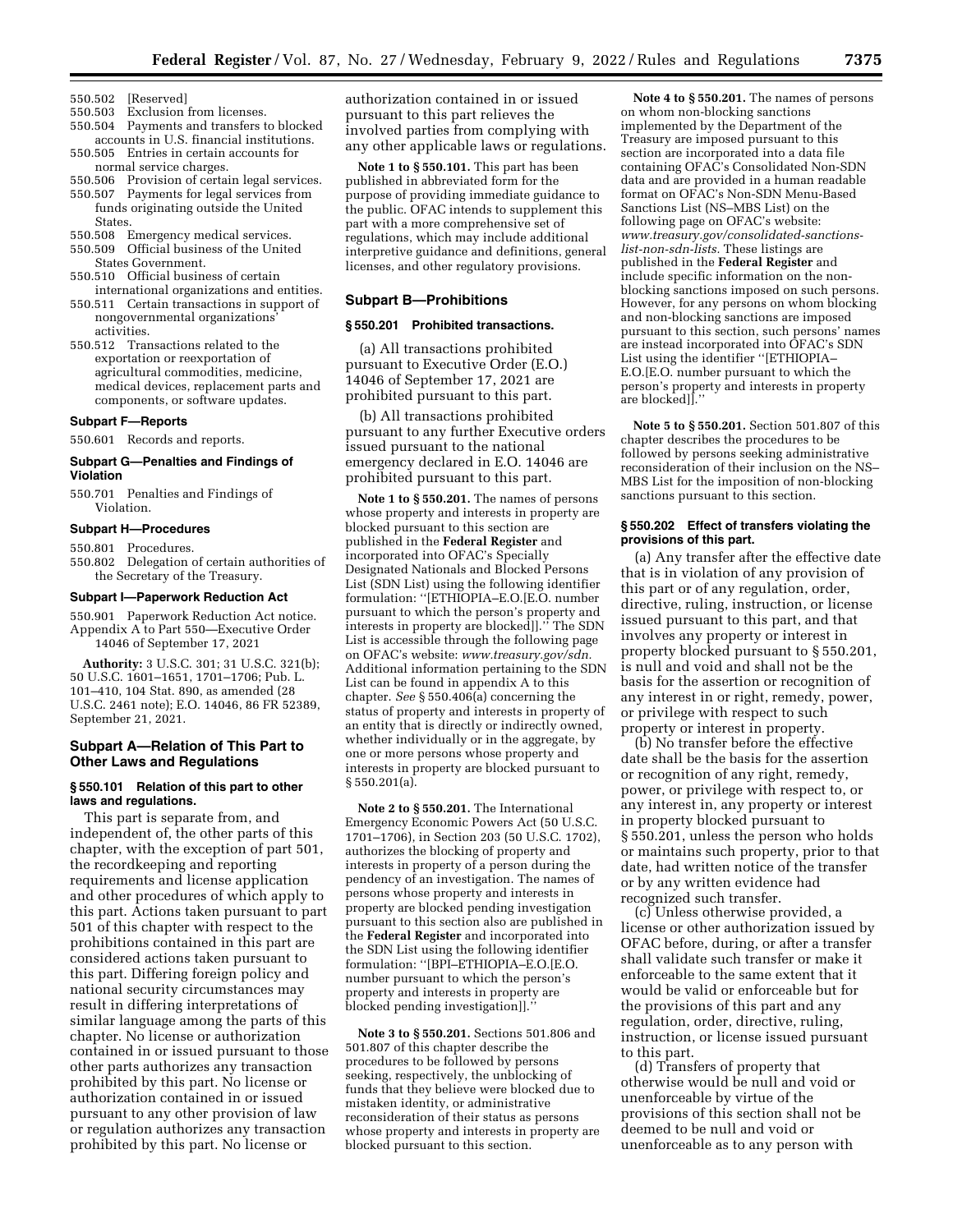whom such property is or was held or maintained (and as to such person only) in cases in which such person is able to establish to the satisfaction of OFAC each of the following:

(1) Such transfer did not represent a willful violation of the provisions of this part by the person with whom such property is or was held or maintained (and as to such person only);

(2) The person with whom such property is or was held or maintained did not have reasonable cause to know or suspect, in view of all the facts and circumstances known or available to such person, that such transfer required a license or authorization issued pursuant to this part and was not so licensed or authorized, or, if a license or authorization did purport to cover the transfer, that such license or authorization had been obtained by misrepresentation of a third party or withholding of material facts or was otherwise fraudulently obtained; and

(3) The person with whom such property is or was held or maintained filed with OFAC a report setting forth in full the circumstances relating to such transfer promptly upon discovery that:

(i) Such transfer was in violation of the provisions of this part or any regulation, ruling, instruction, license, or other directive or authorization issued pursuant to this part;

(ii) Such transfer was not licensed or authorized by OFAC; or

(iii) If a license did purport to cover the transfer, such license had been obtained by misrepresentation of a third party or withholding of material facts or was otherwise fraudulently obtained.

(e) The filing of a report in accordance with the provisions of paragraph (d)(3) of this section shall not be deemed evidence that the terms of paragraphs (d)(1) and (2) of this section have been satisfied.

(f) Unless licensed pursuant to this part, any attachment, judgment, decree, lien, execution, garnishment, or other judicial process is null and void with respect to any property or interest in property blocked pursuant to § 550.201.

#### **§ 550.203 Holding of funds in interestbearing accounts; investment and reinvestment.**

(a) Except as provided in paragraph (e) or (f) of this section, or as otherwise directed or authorized by OFAC, any U.S. person holding funds, such as currency, bank deposits, or liquidated financial obligations, blocked pursuant to § 550.201 shall hold or place such funds in a blocked interest-bearing account located in the United States.

(b)(1) For the purposes of this section, the term *blocked interest-bearing account* means a blocked account:

(i) In a federally insured U.S. bank, thrift institution, or credit union, provided the funds are earning interest at rates that are commercially reasonable; or

(ii) With a broker or dealer registered with the Securities and Exchange Commission under the Securities Exchange Act of 1934 (15 U.S.C. 78a *et seq.*), provided the funds are invested in a money market fund or in U.S. Treasury bills.

(2) Funds held or placed in a blocked account pursuant to paragraph (a) of this section may not be invested in instruments the maturity of which exceeds 180 days.

(c) For the purposes of this section, a rate is commercially reasonable if it is the rate currently offered to other depositors on deposits or instruments of comparable size and maturity.

(d) For the purposes of this section, if interest is credited to a separate blocked account or subaccount, the name of the account party on each account must be the same.

(e) Blocked funds held in instruments the maturity of which exceeds 180 days at the time the funds become blocked pursuant to § 550.201 may continue to be held until maturity in the original instrument, provided any interest, earnings, or other proceeds derived therefrom are paid into a blocked interest-bearing account in accordance with paragraph (a) or (f) of this section.

(f) Blocked funds held in accounts or instruments outside the United States at the time the funds become blocked pursuant to § 550.201 may continue to be held in the same type of accounts or instruments, provided the funds earn interest at rates that are commercially reasonable.

(g) This section does not create an affirmative obligation for the holder of blocked tangible property, such as real or personal property, or of other blocked property, such as debt or equity securities, to sell or liquidate such property. However, OFAC may issue licenses permitting or directing such sales or liquidation in appropriate cases.

(h) Funds blocked pursuant to § 550.201 may not be held, invested, or reinvested in a manner that provides financial or economic benefit or access to any person whose property and interests in property are blocked pursuant to § 550.201, nor may their holder cooperate in or facilitate the pledging or other attempted use as collateral of blocked funds or other assets.

# **§ 550.204 Expenses of maintaining blocked tangible property; liquidation of blocked property.**

(a) Except as otherwise authorized, and notwithstanding the existence of any rights or obligations conferred or imposed by any international agreement or contract entered into or any license or permit granted prior to the effective date, all expenses incident to the maintenance of tangible property blocked pursuant to § 550.201 shall be the responsibility of the owners or operators of such property, which expenses shall not be met from blocked funds.

(b) Property blocked pursuant to § 550.201 may, in the discretion of OFAC, be sold or liquidated and the net proceeds placed in a blocked interestbearing account in the name of the owner of the property.

# **§ 550.205 Exempt transactions.**

(a) *Personal communications.* The prohibitions contained in this part do not apply to any postal, telegraphic, telephonic, or other personal communication that does not involve the transfer of anything of value.

(b) *Official business.* The prohibitions contained in § 550.201(a) do not apply to any transactions for the conduct of the official business of the United States Government by employees, grantees, or contractors thereof.

## **Subpart C—General Definitions**

# **§ 550.300 Applicability of definitions.**

The definitions in this subpart apply throughout the entire part.

#### **§ 550.301 Blocked account; blocked property.**

The terms *blocked account* and *blocked property* mean any account or property subject to the prohibitions in § 550.201 held in the name of a person whose property and interests in property are blocked pursuant to § 550.201, or in which such person has an interest, and with respect to which payments, transfers, exportations, withdrawals, or other dealings may not be made or effected except pursuant to a license or other authorization from OFAC expressly authorizing such action.

**Note 1 to § 550.301.** *See* § 550.406 concerning the status of property and interests in property of an entity that is directly or indirectly owned, whether individually or in the aggregate, by one or more persons whose property and interests in property are blocked pursuant to § 550.201.

#### **§ 550.302 Effective date.**

(a) The term *effective date* refers to the effective date of the applicable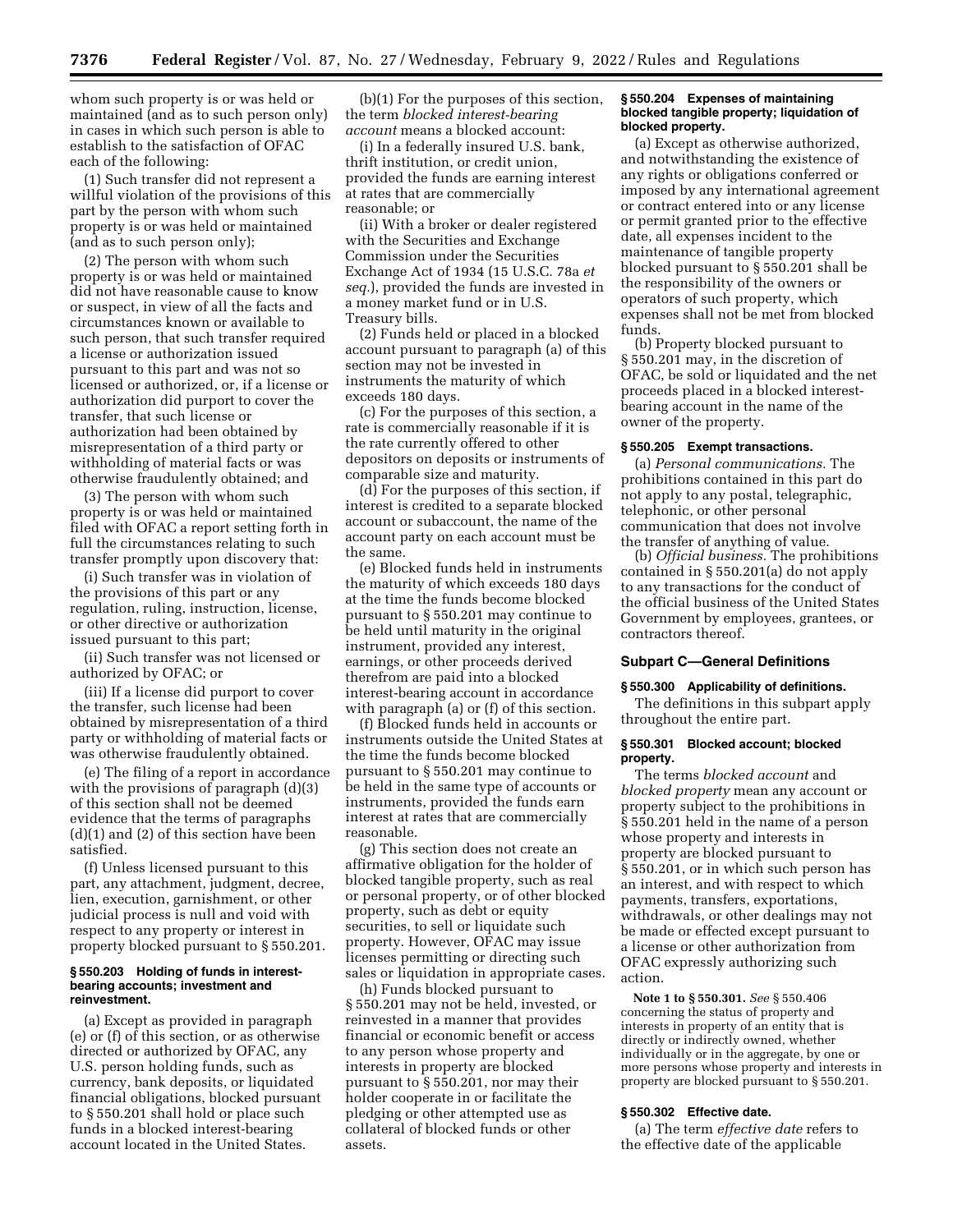prohibitions and directives contained in this part, and with respect to a person whose property and interests in property are blocked pursuant to § 550.201 or on whom other sanctions are imposed, the earlier of the date of actual or constructive notice that such person's property and interests in property are blocked or that other sanctions are imposed on such person.

(b) For the purposes of this section, c*onstructive notice* is the date that a notice of the blocking of the relevant person's property and interests in property or imposition of other sanctions is published in the **Federal Register**.

#### **§ 550.303 Entity.**

The term *entity* means a partnership, association, trust, joint venture, corporation, group, subgroup, or other organization.

# **§ 550.304 Financial, material, or technological support.**

The term *financial, material, or technological support* means any property, tangible or intangible, including currency, financial instruments, securities, or any other transmission of value; weapons or related materiel; chemical or biological agents; explosives; false documentation or identification; communications equipment; computers; electronic or other devices or equipment; technologies; lodging; safe houses; facilities; vehicles or other means of transportation; or goods.

''Technologies'' as used in this section means specific information necessary for the development, production, or use of a product, including related technical data such as blueprints, plans, diagrams, models, formulae, tables, engineering designs and specifications, manuals, or other recorded instructions.

# **§ 550.305 [Reserved]**

#### **§ 550.306 Government of Eritrea.**

The term *Government of Eritrea*  means the Government of Eritrea, any political subdivision, agency, or instrumentality thereof, including the Bank of Eritrea, and any person owned, controlled, or directed by, or acting for or on behalf of, the Government of Eritrea.

# **§ 550.307 Government of Ethiopia.**

The term *Government of Ethiopia*  means the Government of Ethiopia, any political subdivision, agency, or instrumentality thereof, including the National Bank of Ethiopia, and any person owned, controlled, or directed by, or acting for or on behalf of, the Government of Ethiopia.

# **§ 550.308 Interest.**

Except as otherwise provided in this part, the term *interest,* when used with respect to property (*e.g.,* ''an interest in property''), means an interest of any nature whatsoever, direct or indirect.

# **§ 550.309 Licenses; general and specific.**

(a) Except as otherwise provided in this part, the term *license* means any license or authorization contained in or issued pursuant to this part.

(b) The term *general license* means any license or authorization the terms of which are set forth in subpart E of this part or made available on OFAC's website: *[www.treasury.gov/ofac.](http://www.treasury.gov/ofac)* 

(c) The term *specific license* means any license or authorization issued pursuant to this part but not set forth in subpart E of this part or made available on OFAC's website: *[www.treasury.gov/](http://www.treasury.gov/ofac)  [ofac.](http://www.treasury.gov/ofac)* 

**Note 1 to § 550.309.** *See* § 501.801 of this chapter on licensing procedures.

#### **§ 550.310 OFAC.**

The term *OFAC* means the Department of the Treasury's Office of Foreign Assets Control.

# **§ 550.311 Person.**

The term *person* means an individual or entity.

#### **§ 550.312 Property; property interest.**

The terms *property* and *property interest* include money, checks, drafts, bullion, bank deposits, savings accounts, debts, indebtedness, obligations, notes, guarantees, debentures, stocks, bonds, coupons, any other financial instruments, bankers acceptances, mortgages, pledges, liens or other rights in the nature of security, warehouse receipts, bills of lading, trust receipts, bills of sale, any other evidences of title, ownership, or indebtedness, letters of credit and any documents relating to any rights or obligations thereunder, powers of attorney, goods, wares, merchandise, chattels, stocks on hand, ships, goods on ships, real estate mortgages, deeds of trust, vendors' sales agreements, land contracts, leaseholds, ground rents, real estate and any other interest therein, options, negotiable instruments, trade acceptances, royalties, book accounts, accounts payable, judgments, patents, trademarks or copyrights, insurance policies, safe deposit boxes and their contents, annuities, pooling agreements, services of any nature whatsoever, contracts of any nature whatsoever, and any other property, real, personal, or mixed, tangible or intangible, or interest or interests therein, present, future, or contingent.

# **§ 550.313 Sanctioned person.**

The term *sanctioned person* means a foreign person that the Secretary of the Treasury, in consultation with the Secretary of State, has determined meets any of the criteria described in section 1 of E.O. 14046 and has selected, in consultation with the Secretary of State, one or more of the sanctions set forth in section 2(a) of E.O. 14046 to impose on that foreign person.

# **§ 550.314 Transfer.**

The term *transfer* means any actual or purported act or transaction, whether or not evidenced by writing, and whether or not done or performed within the United States, the purpose, intent, or effect of which is to create, surrender, release, convey, transfer, or alter, directly or indirectly, any right, remedy, power, privilege, or interest with respect to any property. Without limitation on the foregoing, it shall include the making, execution, or delivery of any assignment, power, conveyance, check, declaration, deed, deed of trust, power of attorney, power of appointment, bill of sale, mortgage, receipt, agreement, contract, certificate, gift, sale, affidavit, or statement; the making of any payment; the setting off of any obligation or credit; the appointment of any agent, trustee, or fiduciary; the creation or transfer of any lien; the issuance, docketing, filing, or levy of or under any judgment, decree, attachment, injunction, execution, or other judicial or administrative process or order, or the service of any garnishment; the acquisition of any interest of any nature whatsoever by reason of a judgment or decree of any foreign country; the fulfillment of any condition; the exercise of any power of appointment, power of attorney, or other power; or the acquisition, disposition, transportation, importation, exportation, or withdrawal of any security.

### **§ 550.315 United States.**

The term *United States* means the United States, its territories and possessions, and all areas under the jurisdiction or authority thereof.

#### **§ 550.316 United States person; U.S. person.**

The term *United States person* or *U.S. person* means any United States citizen, lawful permanent resident, entity organized under the laws of the United States or any jurisdiction within the United States (including foreign branches), or any person in the United States.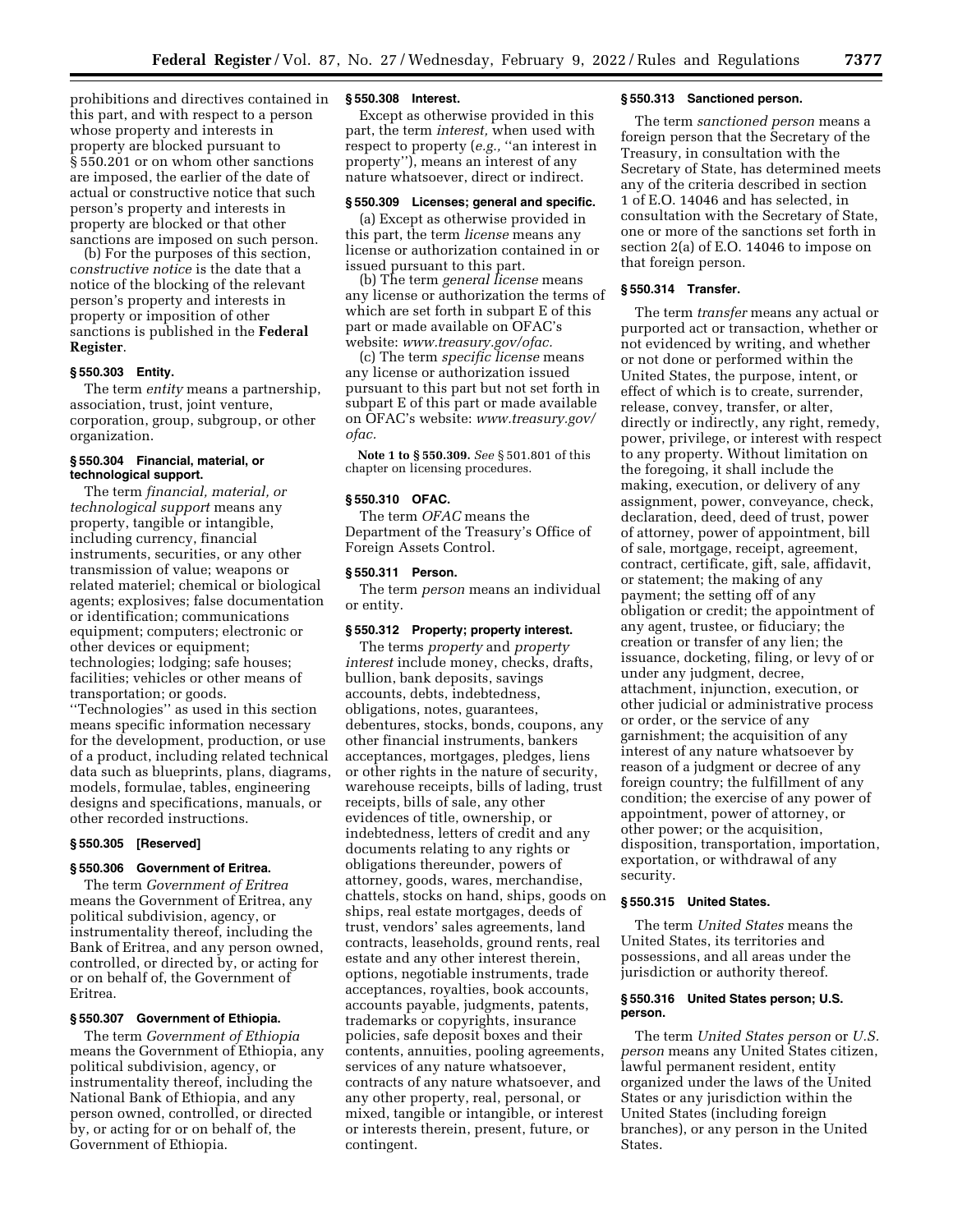#### **§ 550.317 U.S. financial institution.**

The term *U.S. financial institution*  means any U.S. entity (including its foreign branches) that is engaged in the business of accepting deposits, making, granting, transferring, holding, or brokering loans or credits, or purchasing or selling foreign exchange, securities, futures or options, or procuring purchasers and sellers thereof, as principal or agent. It includes depository institutions, banks, savings banks, money services businesses, trust companies, insurance companies, securities brokers and dealers, futures and options brokers and dealers, forward contract and foreign exchange merchants, securities and commodities exchanges, clearing corporations, investment companies, employee benefit plans, dealers in precious metals, stones, or jewels, and U.S. holding companies, U.S. affiliates, or U.S. subsidiaries of any of the foregoing. This term includes those branches, offices, and agencies of foreign financial institutions that are located in the United States, but not such institutions' foreign branches, offices, or agencies.

## **Subpart D—Interpretations**

# **§ 550.401 [Reserved]**

# **§ 550.402 Effect of amendment.**

Unless otherwise specifically provided, any amendment, modification, or revocation of any provision in or appendix to this part or chapter or of any order, regulation, ruling, instruction, or license issued by OFAC does not affect any act done or omitted, or any civil or criminal proceeding commenced or pending, prior to such amendment, modification, or revocation. All penalties, forfeitures, and liabilities under any such order, regulation, ruling, instruction, or license continue and may be enforced as if such amendment, modification, or revocation had not been made.

### **§ 550.403 Termination and acquisition of an interest in blocked property.**

(a) Whenever a transaction licensed or authorized by or pursuant to this part results in the transfer of property (including any property interest) away from a person whose property and interests in property are blocked pursuant to § 550.201, such property shall no longer be deemed to be property blocked pursuant to § 550.201, unless there exists in the property another interest that is blocked pursuant to § 550.201, the transfer of which has not been effected pursuant to license or other authorization.

(b) Unless otherwise specifically provided in a license or authorization

issued pursuant to this part, if property (including any property interest) is transferred or attempted to be transferred to a person whose property and interests in property are blocked pursuant to § 550.201, such property shall be deemed to be property in which such person has an interest and therefore blocked.

# **§ 550.404 Transactions ordinarily incident to a licensed transaction.**

Any transaction ordinarily incident to a licensed transaction and necessary to give effect thereto is also authorized, except:

(a) An ordinarily incident transaction, not explicitly authorized within the terms of the license, by or with a person whose property and interests in property are blocked pursuant to § 550.201; or

(b) An ordinarily incident transaction, not explicitly authorized within the terms of the license, involving a debit to a blocked account or a transfer of blocked property.

# **§ 550.405 Setoffs prohibited.**

A setoff against blocked property (including a blocked account), whether by a U.S. financial institution or other U.S. person, is a prohibited transfer under § 550.201 if effected after the effective date.

# **§ 550.406 Status of entities owned by one or more persons whose property and interests in property are blocked.**

(a) No entity shall be blocked pursuant to § 550.201(a) solely because it is owned in whole or in part, directly or indirectly, by one or more sanctioned persons, unless the entity is itself a sanctioned person and the sanctions in section  $2(a)(i)(A)$  of E.O. 14046 are imposed on the entity.

(b) Unless otherwise stated in the relevant Executive order, persons whose property and interests in property are blocked pursuant to § 550.201(b) have an interest in all property and interests in property of an entity in which such persons directly or indirectly own, whether individually or in the aggregate, a 50 percent or greater interest. The property and interests in property of such an entity, therefore, are blocked, and such an entity is a person whose property and interests in property are blocked pursuant to § 550.201(b), regardless of whether the name of the entity is incorporated into OFAC's Specially Designated Nationals and Blocked Persons List (SDN List).

# **Subpart E—Licenses, Authorizations, and Statements of Licensing Policy**

#### **§ 550.501 General and specific licensing procedures.**

For provisions relating to licensing procedures, see part 501, subpart E, of this chapter. Licensing actions taken pursuant to part 501 of this chapter with respect to the prohibitions contained in this part are considered actions taken pursuant to this part. General licenses and statements of licensing policy relating to this part also may be available through the Ethiopia sanctions page on OFAC's website: *[www.treasury.gov/ofac.](http://www.treasury.gov/ofac)* 

#### **§ 550.502 [Reserved]**

#### **§ 550.503 Exclusion from licenses.**

OFAC reserves the right to exclude any person, property, transaction, or class thereof from the operation of any license or from the privileges conferred by any license. OFAC also reserves the right to restrict the applicability of any license to particular persons, property, transactions, or classes thereof. Such actions are binding upon actual or constructive notice of the exclusions or restrictions.

### **§ 550.504 Payments and transfers to blocked accounts in U.S. financial institutions.**

Any payment of funds or transfer of credit in which a person whose property and interests in property are blocked pursuant to § 550.201 has any interest that comes within the possession or control of a U.S. financial institution must be blocked in an account on the books of that financial institution. A transfer of funds or credit by a U.S. financial institution between blocked accounts in its branches or offices is authorized, provided that no transfer is made from an account within the United States to an account held outside the United States, and further provided that a transfer from a blocked account may be made only to another blocked account held in the same name.

**Note 1 to § 550.504.** *See* § 501.603 of this chapter for mandatory reporting requirements regarding financial transfers. *See also* § 550.203 concerning the obligation to hold blocked funds in interest-bearing accounts.

## **§ 550.505 Entries in certain accounts for normal service charges.**

(a) A U.S. financial institution is authorized to debit any blocked account held at that financial institution in payment or reimbursement for normal service charges owed it by the owner of that blocked account.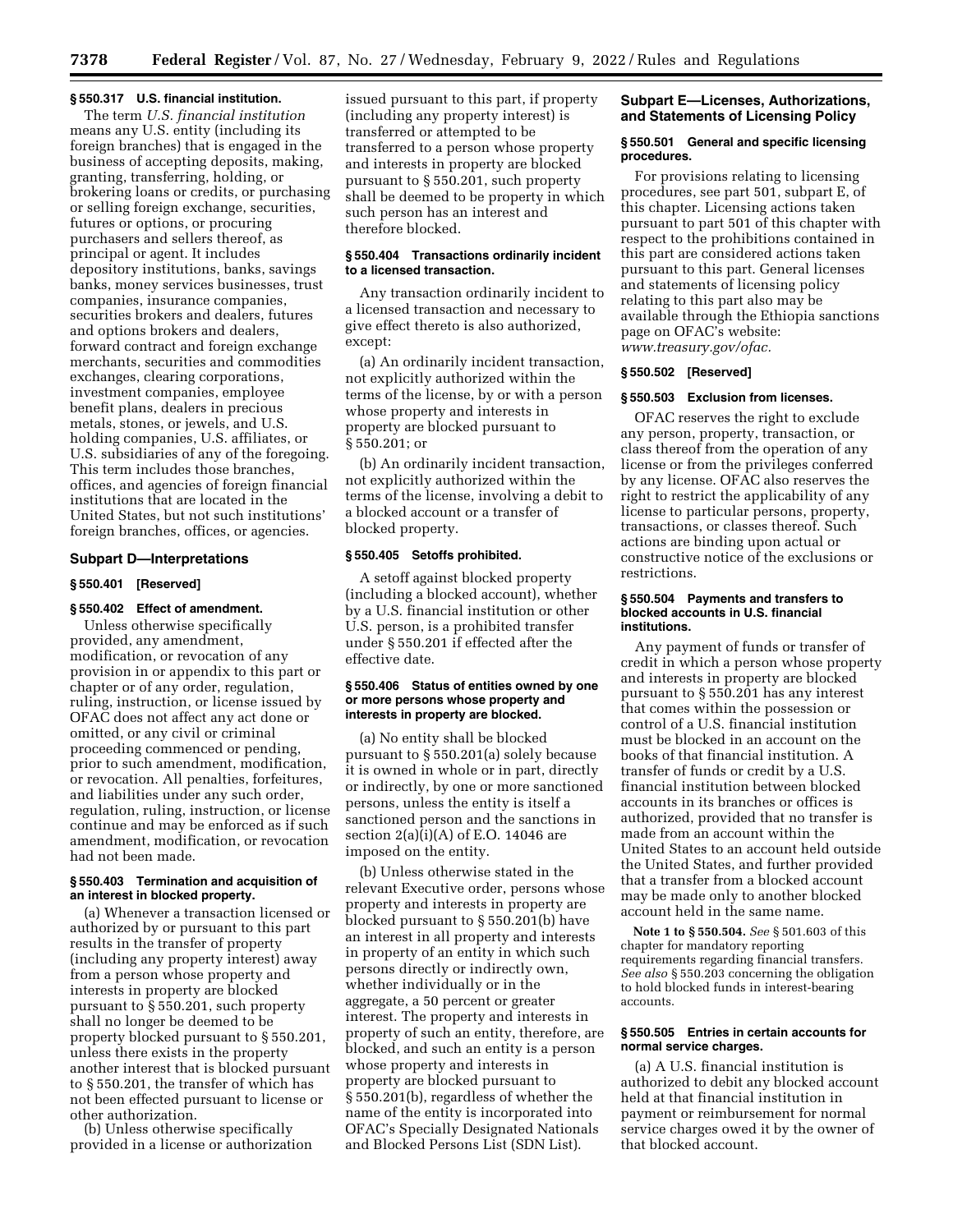(b) As used in this section, the term *normal service charges* shall include charges in payment or reimbursement for interest due; cable, telegraph, internet, or telephone charges; postage costs; custody fees; small adjustment charges to correct bookkeeping errors; and, but not by way of limitation, minimum balance charges, notary and protest fees, and charges for reference books, photocopies, credit reports, transcripts of statements, registered mail, insurance, stationery and supplies, and other similar items.

#### **§ 550.506 Provision of certain legal services.**

(a) The provision of the following legal services to or on behalf of persons whose property and interests in property are blocked pursuant to § 550.201 is authorized, provided that any receipt of payment of professional fees and reimbursement of incurred expenses must be authorized pursuant to § 550.507, which authorizes certain payments for legal services from funds originating outside the United States; via specific license; or otherwise pursuant to this part:

(1) Provision of legal advice and counseling on the requirements of and compliance with the laws of the United States or any jurisdiction within the United States, provided that such advice and counseling are not provided to facilitate transactions in violation of this part;

(2) Representation of persons named as defendants in or otherwise made parties to legal, arbitration, or administrative proceedings before any U.S. federal, state, or local court or agency;

(3) Initiation and conduct of legal, arbitration, or administrative proceedings before any U.S. federal, state, or local court or agency;

(4) Representation of persons before any U.S. federal, state, or local court or agency with respect to the imposition, administration, or enforcement of U.S. sanctions against such persons; and

(5) Provision of legal services in any other context in which prevailing U.S. law requires access to legal counsel at public expense.

(b) The provision of any other legal services to or on behalf of persons whose property and interests in property are blocked pursuant to § 550.201, not otherwise authorized in this part, requires the issuance of a specific license.

(c) U.S. persons do not need to obtain specific authorization to provide related services, such as making filings and providing other administrative services, that are ordinarily incident to the

provision of services authorized by this section. Additionally, U.S. persons who provide services authorized by this section do not need to obtain specific authorization to contract for related services that are ordinarily incident to the provision of those legal services, such as those provided by private investigators or expert witnesses, or to pay for such services. *See* § 550.404.

(d) Entry into a settlement agreement or the enforcement of any lien, judgment, arbitral award, decree, or other order through execution, garnishment, or other judicial process purporting to transfer or otherwise alter or affect property or interests in property blocked pursuant to § 550.201 is prohibited unless licensed pursuant to this part.

**Note 1 to § 550.506.** Pursuant to part 501, subpart E, of this chapter, U.S. persons seeking administrative reconsideration or judicial review of their designation or the blocking of their property and interests in property may apply for a specific license from OFAC to authorize the release of certain blocked funds for the payment of professional fees and reimbursement of incurred expenses for the provision of such legal services where alternative funding sources are not available.

### **§ 550.507 Payments for legal services from funds originating outside the United States.**

(a) *Professional fees and incurred expenses.* (1) Receipt of payment of professional fees and reimbursement of incurred expenses for the provision of legal services authorized pursuant to § 550.506(a) to or on behalf of any person whose property and interests in property are blocked pursuant to § 550.201 is authorized from funds originating outside the United States, provided that the funds do not originate from:

(i) A source within the United States; (ii) Any source, wherever located,

within the possession or control of a U.S. person; or

(iii) Any individual or entity, other than the person on whose behalf the legal services authorized pursuant to § 550.506(a) are to be provided, whose property and interests in property are blocked pursuant to any part of this chapter or any Executive order or statute.

(2) Nothing in this paragraph (a) authorizes payments for legal services using funds in which any other person whose property and interests in property are blocked pursuant to § 550.201, any other part of this chapter, or any Executive order or statute has an interest.

(b) *Reports.* (1) U.S. persons who receive payments pursuant to paragraph (a) of this section must submit annual reports no later than 30 days following the end of the calendar year during which the payments were received providing information on the funds received. Such reports shall specify:

(i) The individual or entity from whom the funds originated and the amount of funds received; and (ii) If applicable:

(A) The names of any individuals or entities providing related services to the U.S. person receiving payment in connection with authorized legal services, such as private investigators or expert witnesses;

(B) A general description of the services provided; and

(C) The amount of funds paid in connection with such services.

(2) The reports, which must reference this section, are to be submitted to OFAC using one of the following methods:

(i) Email (preferred method): *[OFACReport@treasury.gov;](mailto:OFACReport@treasury.gov)* or

(ii) U.S. mail: OFAC Regulations Reports, Office of Foreign Assets Control, U.S. Department of the Treasury, 1500 Pennsylvania Avenue NW, Freedman's Bank Building, Washington, DC 20220.

### **§ 550.508 Emergency medical services.**

The provision and receipt of nonscheduled emergency medical services that are prohibited by this part are authorized.

## **§ 550.509 Official business of the United States Government.**

All transactions prohibited by this part that are for the conduct of the official business of the United States Government by employees, grantees, or contractors thereof are authorized.

### **§ 550.510 Official business of certain international organizations and entities.**

All transactions prohibited by this part that are for the conduct of the official business of the following entities by employees, grantees, or contractors thereof are authorized:

(a) The United Nations, including its Programmes, Funds, and Other Entities and Bodies, as well as its Specialized Agencies and Related Organizations;

(b) The International Centre for Settlement of Investment Disputes (ICSID) and the Multilateral Investment Guarantee Agency (MIGA);

(c) The African Development Bank Group, the Asian Development Bank, the European Bank for Reconstruction and Development, and the Inter-American Development Bank Group (IDB Group), including any fund entity administered or established by any of the foregoing;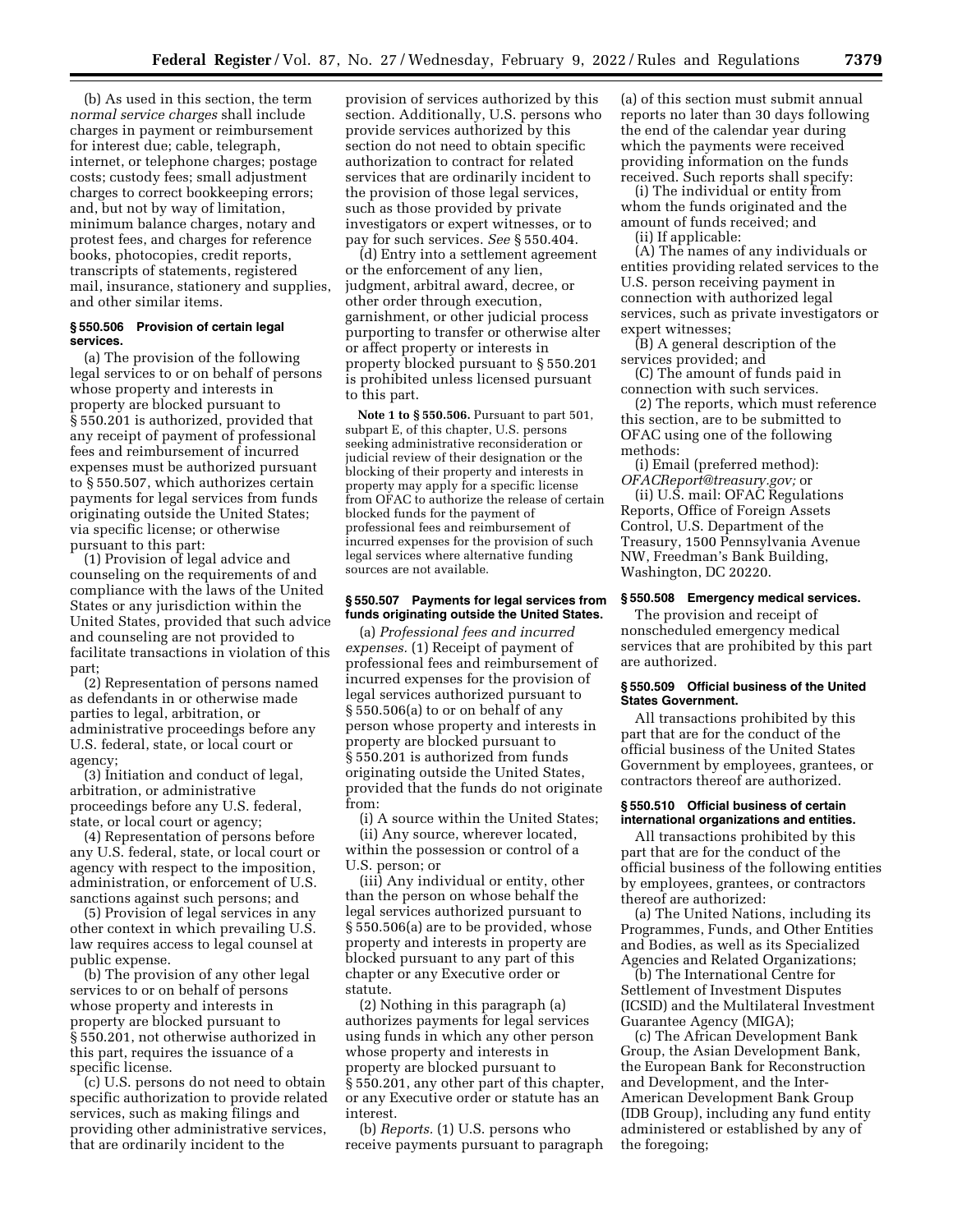(d) The International Committee of the Red Cross and the International Federation of Red Cross and Red Crescent Societies; and

(e) The African Union, including the African Union Commission and other subsidiary bodies and organs.

#### **§ 550.511 Certain transactions in support of nongovernmental organizations' activities.**

All transactions prohibited by this part that are ordinarily incident and necessary to the following activities by nongovernmental organizations are authorized, including the processing and transfer of funds; payment of taxes, fees, and import duties; and purchase or receipt of permits, licenses, or public utility services:

(a) Activities to support humanitarian projects to meet basic human needs in Ethiopia or Eritrea, including drought and flood relief; food, nutrition, and medicine distribution; the provision of health services; assistance for vulnerable or displaced populations, including individuals with disabilities, the elderly, and survivors of sexual- and gender-based violence; and environmental programs;

(b) Activities to support democracy building in Ethiopia or Eritrea, including activities to support rule of law, citizen participation, government accountability and transparency, human rights and fundamental freedoms, access to information, and civil society development projects;

(c) Activities to support education in Ethiopia or Eritrea, including combating illiteracy, increasing access to education, international exchanges, and assisting education reform projects;

(d) Activities to support noncommercial development projects in Ethiopia or Eritrea directly benefitting the people of such countries, including related to health, food security, and water and sanitation; and

(e) Activities to support environmental and natural resource protection in Ethiopia or Eritrea, including the preservation and protection of threatened or endangered species, responsible and transparent management of natural resources, and the remediation of pollution or other environmental damage.

### **§ 550.512 Transactions related to the exportation or reexportation of agricultural commodities, medicine, medical devices, replacement parts and components, or software updates.**

(a) All transactions prohibited by this part that are ordinarily incident and necessary to the exportation or reexportation of agricultural commodities, medicine, medical

devices, replacement parts and components for medical devices, or software updates for medical devices to Ethiopia or Eritrea, or to persons in third countries purchasing specifically for resale to Ethiopia or Eritrea, are authorized.

(b) For the purposes of this section, agricultural commodities, medicine, and medical devices are defined as follows:

(1) *Agricultural commodities.* For the purposes of this section, agricultural commodities are:

(i) Products that fall within the term ''agricultural commodity'' as defined in section 102 of the Agricultural Trade Act of 1978 (7 U.S.C. 5602); and

(ii) That are intended for ultimate use in Ethiopia or Eritrea as:

(A) Food for humans (including raw, processed, and packaged foods; live animals; vitamins and minerals; food additives or supplements; and bottled drinking water) or animals (including animal feeds);

(B) Seeds for food crops;

(C) Fertilizers or organic fertilizers; or (D) Reproductive materials (such as live animals, fertilized eggs, embryos, and semen) for the production of food animals.

(2) *Medicine.* For the purposes of this section, medicine is an item that falls within the definition of the term ''drug'' in section 201 of the Federal Food, Drug, and Cosmetic Act (21 U.S.C. 321).

(3) *Medical devices.* For the purposes of this this section, a medical device is an item that falls within the definition of ''device'' in section 201 of the Federal Food, Drug, and Cosmetic Act (21 U.S.C. 321).

**Note 1 to § 550.512.** Nothing in this section relieves any person from compliance with the requirements of other Federal agencies, including the Department of Commerce's Bureau of Industry and Security.

### **Subpart F—Reports**

#### **§ 550.601 Records and reports.**

For provisions relating to required records and reports, see part 501, subpart C, of this chapter. Recordkeeping and reporting requirements imposed by part 501 of this chapter with respect to the prohibitions contained in this part are considered requirements arising pursuant to this part.

# **Subpart G—Penalties and Findings of Violation**

# **§ 550.701 Penalties and Findings of Violation.**

(a) The penalties available under section 206 of the International Emergency Economic Powers Act (50 U.S.C. 1701–1706) (IEEPA), as adjusted annually pursuant to the Federal Civil Penalties Inflation Adjustment Act of 1990 (Pub. L. 101–410, as amended, 28 U.S.C. 2461 note) or, in the case of criminal violations, as adjusted pursuant to 18 U.S.C. 3571, are applicable to violations of the provisions of this part.

(b) OFAC has the authority, pursuant to IEEPA, to issue Pre-Penalty Notices, Penalty Notices, and Findings of Violation; impose monetary penalties; engage in settlement discussions and enter into settlements; refer matters to the United States Department of Justice for administrative collection; and, in appropriate circumstances, refer matters to appropriate law enforcement agencies for criminal investigation and/or prosecution. For more information, see appendix A to part 501 of this chapter, which provides a general framework for the enforcement of all economic sanctions programs administered by OFAC, including enforcement-related definitions, types of responses to apparent violations, general factors affecting administrative actions, civil penalties for failure to comply with a requirement to furnish information or keep records, and other general civil penalties information.

#### **Subpart H—Procedures**

#### **§ 550.801 Procedures.**

For license application procedures and procedures relating to amendments, modifications, or revocations of licenses; administrative decisions; rulemaking; and requests for documents pursuant to the Freedom of Information and Privacy Acts (5 U.S.C. 552 and 552a), see part 501, subpart E, of this chapter.

# **§ 550.802 Delegation of certain authorities of the Secretary of the Treasury.**

Any action that the Secretary of the Treasury is authorized to take pursuant to Executive Order 14046 of September 17, 2021, and any further Executive orders issued pursuant to the national emergency declared therein, may be taken by the Director of OFAC or by any other person to whom the Secretary of the Treasury has delegated authority so to act.

## **Subpart I—Paperwork Reduction Act**

### **§ 550.901 Paperwork Reduction Act notice.**

For approval by the Office of Management and Budget (OMB) under the Paperwork Reduction Act of 1995 (44 U.S.C. 3507) of information collections relating to recordkeeping and reporting requirements, licensing procedures, and other procedures, see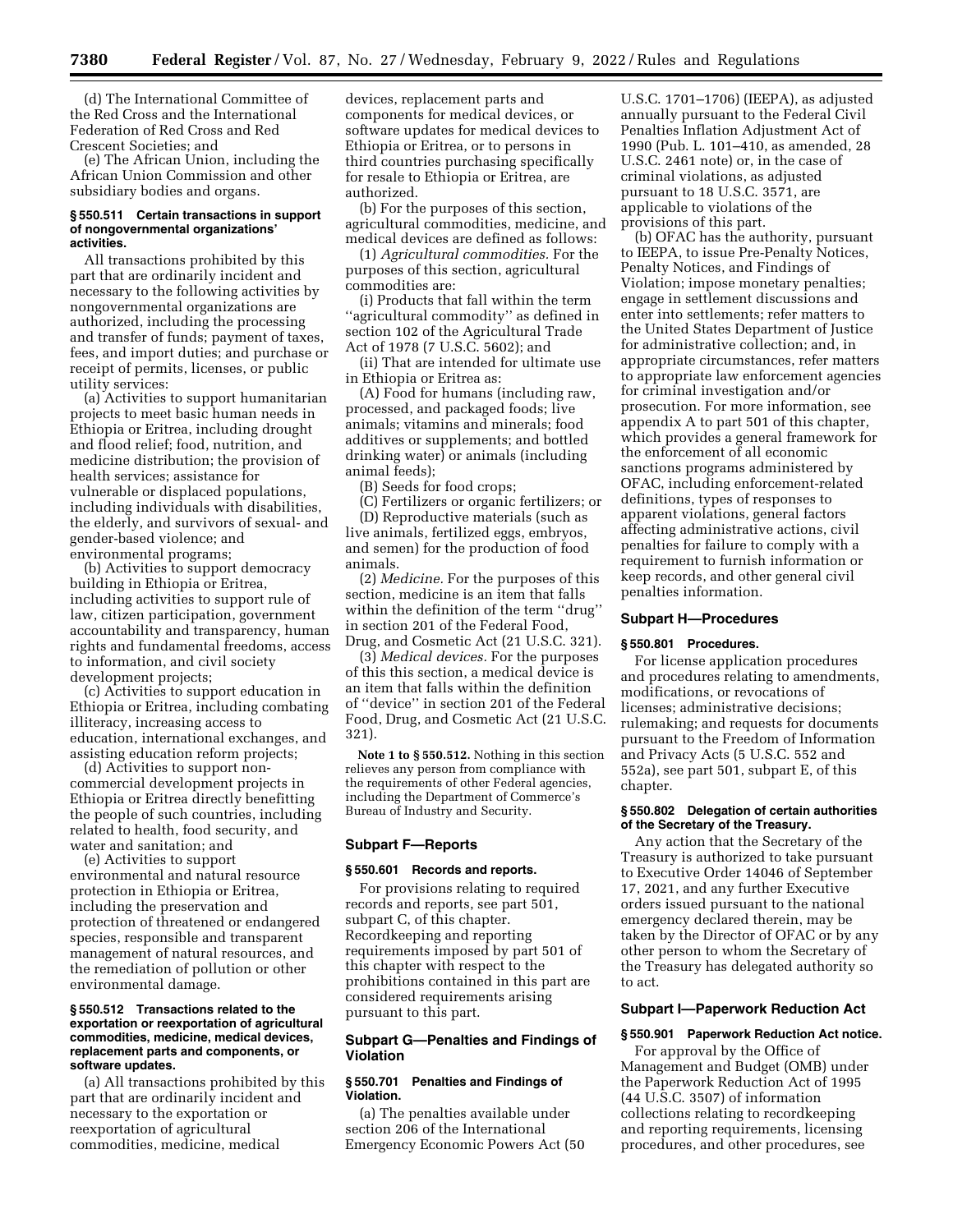§ 501.901 of this chapter. An agency may not conduct or sponsor, and a person is not required to respond to, a collection of information unless it displays a valid control number assigned by OMB.

### **Appendix A to Part 550—Executive Order 14046 of September 17, 2021**

## **Executive Order 14046 of September 17, 2021, Imposing Sanctions on Certain Persons With Respect to the Humanitarian and Human Rights Crisis in Ethiopia**

By the authority vested in me as President by the Constitution and the laws of the United States of America, including the International Emergency Economic Powers Act (50 U.S.C. 1701 *et seq.*) (IEEPA), the National Emergencies Act (50 U.S.C. 1601 *et seq.*) (NEA), sections 212(f) and 215(a) of the Immigration and Nationality Act of 1952 (8 U.S.C. 1182(f) and 1185(a)), and section 301 of title 3, United States Code,

I, JOSEPH R. BIDEN JR., President of the United States of America, find that the situation in and in relation to northern Ethiopia, which has been marked by activities that threaten the peace, security, and stability of Ethiopia and the greater Horn of Africa region—in particular, widespread violence, atrocities, and serious human rights abuse, including those involving ethnicbased violence, rape and other forms of gender-based violence, and obstruction of humanitarian operations—constitutes an unusual and extraordinary threat to the national security and foreign policy of the United States. I hereby declare a national emergency to deal with that threat.

The widespread humanitarian crisis precipitated by the violent conflict in northern Ethiopia has left millions of people in need of humanitarian assistance and has placed an entire region on the brink of famine. While maintaining pressure on those persons responsible for the crisis, the United States will seek to ensure that appropriate personal remittances to non-blocked persons and humanitarian assistance to at-risk populations can flow to Ethiopia and the greater Horn of Africa region through legitimate and transparent channels, including governments, international organizations, and non-profit organizations. The United States supports ongoing international efforts to promote a negotiated ceasefire and political resolution of this crisis, to ensure the withdrawal of Eritrean forces from Ethiopia, and to promote the unity, territorial integrity, and stability of Ethiopia.

Accordingly, I hereby order:

*Section 1.* The Secretary of the Treasury is authorized to impose any of the sanctions described in section 2(a) of this order on any foreign person determined by the Secretary of the Treasury, in consultation with the Secretary of State:

(a) To be responsible for or complicit in, or to have directly or indirectly engaged or attempted to engage in, any of the following:

(i) Actions or policies that threaten the peace, security, or stability of Ethiopia, or that have the purpose or effect of expanding or extending the crisis in northern Ethiopia or obstructing a ceasefire or a peace process; (ii) corruption or serious human rights

abuse in or with respect to northern Ethiopia; (iii) the obstruction of the delivery or

distribution of, or access to, humanitarian assistance in or with respect to northern Ethiopia, including attacks on humanitarian aid personnel or humanitarian projects;

(iv) the targeting of civilians through the commission of acts of violence in or with respect to northern Ethiopia, including involving abduction, forced displacement, or attacks on schools, hospitals, religious sites, or locations where civilians are seeking refuge, or any conduct that would constitute a violation of international humanitarian law;

(v) planning, directing, or committing attacks in or with respect to northern Ethiopia against United Nations or associated personnel or African Union or associated personnel;

(vi) actions or policies that undermine democratic processes or institutions in Ethiopia; or

(vii) actions or policies that undermine the territorial integrity of Ethiopia;

(b) to be a military or security force that operates or has operated in northern Ethiopia on or after November 1, 2020;

(c) to be an entity, including any government entity or a political party, that has engaged in, or whose members have engaged in, activities that have contributed to the crisis in northern Ethiopia or have obstructed a ceasefire or peace process to resolve such crisis;

(d) to be a political subdivision, agency, or instrumentality of the Government of Ethiopia, the Government of Eritrea or its ruling People's Front for Democracy and Justice, the Tigray People's Liberation Front, the Amhara regional government, or the Amhara regional or irregular forces;

(e) to be a spouse or adult child of any sanctioned person;

(f) to be or have been a leader, official, senior executive officer, or member of the board of directors of any of the following, where the leader, official, senior executive officer, or director is responsible for or complicit in, or who has directly or indirectly engaged or attempted to engage in, any activity contributing to the crisis in northern Ethiopia:

(i) An entity, including a government entity or a military or security force, operating in northern Ethiopia during the tenure of the leader, official, senior executive officer, or director;

(ii) an entity that has, or whose members have, engaged in any activity contributing to the crisis in northern Ethiopia or obstructing a ceasefire or a peace process to resolve such crisis during the tenure of the leader, official, senior executive officer, or director; or

(iii) the Government of Ethiopia, the Government of Eritrea or its ruling People's Front for Democracy and Justice, the Tigray People's Liberation Front, the Amhara regional government, or the Amhara regional or irregular forces, on or after November 1, 2020;

(g) to have materially assisted, sponsored, or provided financial, material, or technological support for, or goods or

services to or in support of, any sanctioned person; or

(h) to be owned or controlled by, or to have acted or purported to act for or on behalf of, directly or indirectly, any sanctioned person.

*Sec. 2.* (a) When the Secretary of the Treasury, in consultation with the Secretary of State, has determined that a foreign person meets any of the criteria described in section 1(a)–(h) of this order, the Secretary of the Treasury is authorized to select, in consultation with the Secretary of State, one or more of the sanctions set forth in subsections (a)(i)(A)– $(E)$  or (a)(ii)(A)– $(B)$  of this section to impose on that foreign person:

(i) The Secretary of the Treasury shall take the following actions as necessary to implement the selected sanctions:

(A) Block all property and interests in property of the sanctioned person that are in the United States, that hereafter come within the United States, or that are or hereafter come within the possession or control of any United States person, and provide that such property and interests in property may not be transferred, paid, exported, withdrawn, or otherwise dealt in;

(B) prohibit any United States person from investing in or purchasing significant amounts of equity or debt instruments of the sanctioned person;

(C) prohibit any United States financial institution from making loans or providing credit to the sanctioned person;

(D) prohibit any transactions in foreign exchange that are subject to the jurisdiction of the United States and in which the sanctioned person has any interest; or

(E) impose on the leader, official, senior executive officer, or director of the sanctioned person, or on persons performing similar functions and with similar authorities as such leader, official, senior executive officer, or director, any of the sanctions described in subsections (a)(i)(A)–(D) of this section that are applicable.

(ii) the heads of the relevant executive departments and agencies, in consultation with the Secretary of the Treasury, shall take the following actions as necessary and appropriate to implement the sanctions selected by the Secretary of the Treasury:

(A) Actions required to deny any specific license, grant, or any other specific permission or authority under any statute or regulation that requires the prior review and approval of the United States Government as a condition for the export or reexport of goods or technology to the sanctioned person; or

(B) actions required to deny a visa to and exclude from the United States any noncitizen whom the Secretary of the Treasury, in consultation with the Secretary of State, determines is a leader, official, senior executive officer, or director, or a shareholder with a controlling interest in, the sanctioned person.

(b) The prohibitions in subsection (a) of this section apply except to the extent provided by statutes, or in regulations, orders, directives, or licenses that may be issued pursuant to this order, and notwithstanding any contract entered into or any license or permit granted before the date of this order. No entity shall be blocked